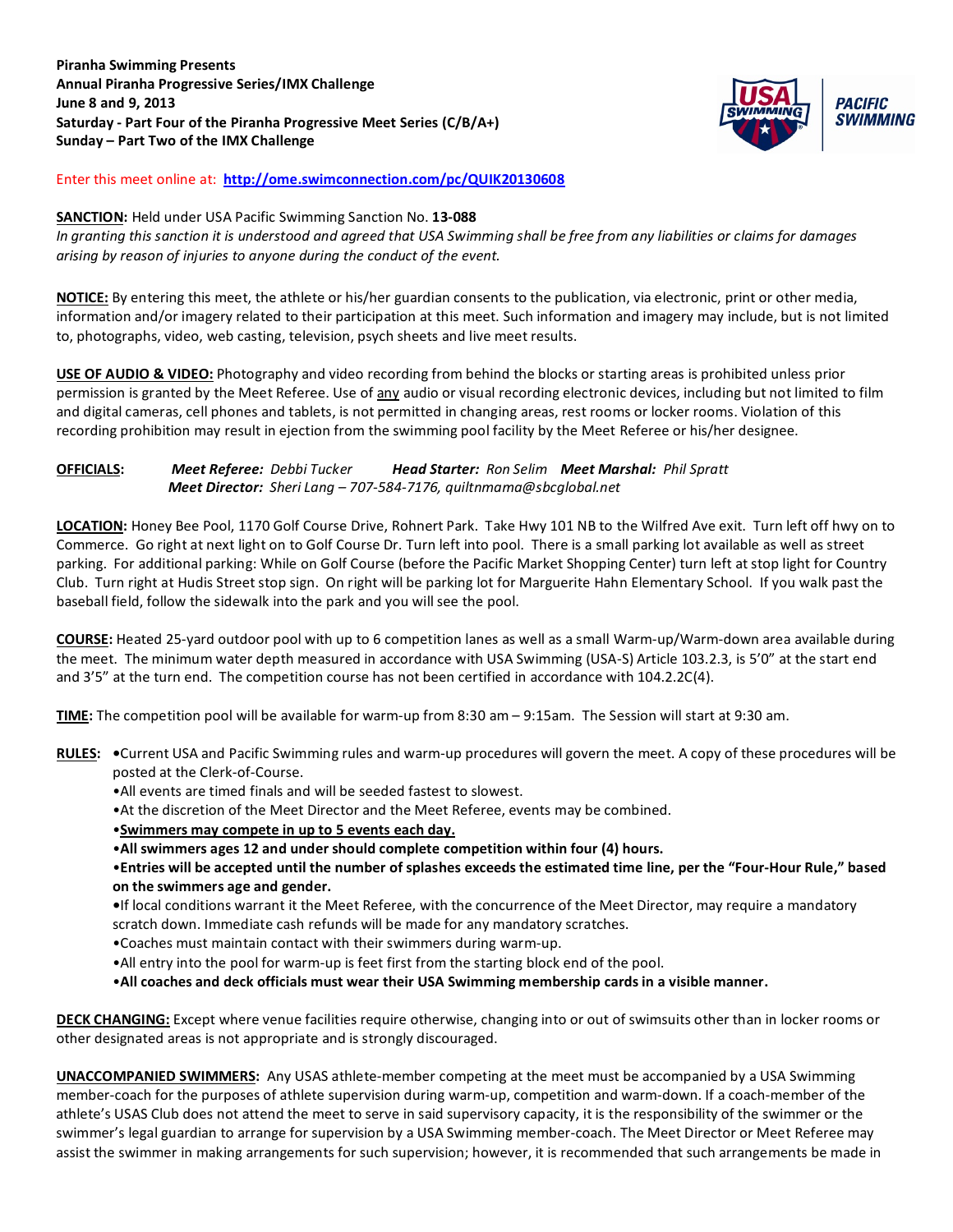advance of the meet by the athlete's USAS Club Member-Coach. Any swimmer entered in the meet, unaccompanied by a USA Swimming member coach, must be certified by a USA Swimming member coach as being proficient in performing a racing start. **It is the responsibility of the swimmer or the swimmer's legal guardian to ensure compliance with this requirement**. The certification process includes the completion of a Racing Start Certification Checklist. If the swimmer is not accompanied by their USA Swimming Coach, please have their coach complete and deliver to the Meet Director a signed copy of Racing Start Certification Checklist: [http://pacswim.org/09rsc\\_checklist.pdf.](http://pacswim.org/09rsc_checklist.pdf) **Please Note:** Swimmers not accompanied by a USA Swimming Member coach, that do not have signed copy of Racing Start Certification Checklist, must start each race from within the water.

**RESTRICTIONS:** •Smoking and the use of other tobacco products is prohibited on the pool deck, in the locker rooms, in spectator

- seating, on standing areas and in all areas used by swimmers, during the meet and during warm-up periods.
- •Sale and use of alcoholic beverages is prohibited in all areas of the meet venue.
- •All shelters must be properly secured.
- •No glass containers are allowed in the meet venue.
- •No propane heater is permitted except for snack bar/meet operations.

**ELIGIBILITY:** •Swimmers must be current members of USA-S and enter their name and registration number on the meet entry card as they are shown on their Registration Card. If this is not done, it may be difficult to match the swimmer with the registration and times database.

•The meet host must check all swimmer registrations against the SWIMS database and if not found to be registered, the Meet Director shall accept the registration at the meet (a \$10 surcharge will be added to the regular registration fee). Duplicate registrations will be refunded by mail.

•Saturday swimmers in the "A" Division must have met at least the "PC-A" time standard; swimmers in the "B" Division must have met at least the "PC-B" time standard; all entry times slower than the "PC-B" time standard will be in the "C" Division.

•Entries with **"NO TIME" will be accepted.**

•Entry times submitted for this meet will be checked against a computer database and may be changed in accordance with Pacific Swimming Entry Time Verification Procedures.

**•**Disabled swimmers are welcome to attend this meet and should contact the meet director or Meet Referee regarding special accommodations on entry times and seeding per Pacific Swimming policy.

•The swimmer's age will be the age of the swimmer on the first day of the meet.

**ENTRY FEES:** \$2.75 per event, \$8 participation fee per swimmer. Entries will be rejected if payment is not sent at time of request.

# **Make check payable to**: **Piranha Swimming**

**Mail with entries to**: Sheri Lang, Swim Meet Entries, 3 Fall Court, Rohnert Park, CA 94928

**MAILED OR HAND DELIVERED ENTRIES**: Mailed Entries must be on the attached Consolidated Entry card. Entry cards must be filled out including best short course time for each event. Entered times must be submitted in yards. "No Time" entries will be accepted and will be seeded in the slowest heats. Entry times submitted for this meet will be checked against a computer database and may be changed in accordance with Pacific Swimming Entry Time Verification Procedures. Incomplete or illegible entries may require that a collect call be made in order to accept entries. Entries must be postmarked by midnight Monday, May 27, 2013 or hand delivered to Sheri Lang at Honeybee Pool in Rohnert Park, CA no later than 8pm, Wednesday, May 29, 2013. No late entries will be accepted. No fax entries will be accepted. No refunds will be made except for mandatory scratches. If you would like to confirm entry, please include a self-addressed, stamped envelope or postcard.

**ONLINE ENTRIES:** To enter online go to **<http://ome.swimconnection.com/pc/QUIK20130608>** to receive an immediate entry confirmation this method requires payment by credit card. Swim Connection LLC charges a processing fee for this service, equal to \$1 per swimmer plus 5% of the total Entry Fees. Please note that the processing fee is a separate fee from the Entry Fees. If you do not wish to pay the processing fee, enter the meet using a mail entry. **Entering online is a convenience, is completely voluntary, and is in no way required or expected of a swimmer by Pacific Swimming.** Online entries will be accepted through Wednesday, **May 29, 2013.**

**CHECK-IN:** The meet will be deck seeded. Swimmers must check-in at the Clerk-of-Course. Close of check-in for all events shall be no more than 60 minutes before the estimated time of the start of the first heat of the event. No event shall be closed more than 30 minutes before the scheduled start of the session. Swimmers who do not check-in will not be allowed to compete in the event.

**SCRATCHES:** Any Swimmer not reporting for, or competing in an individual timed final event shall not be penalized.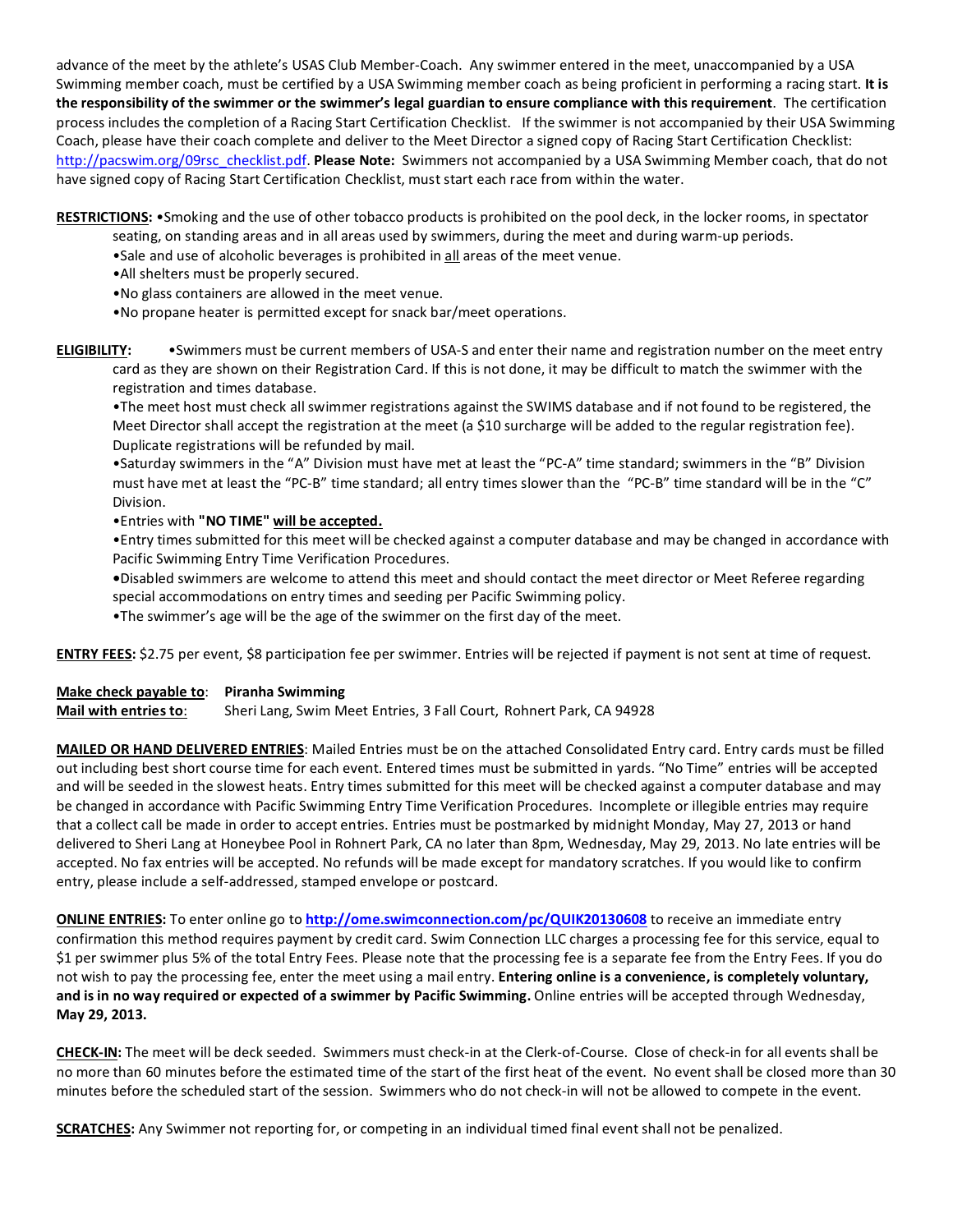AWARDS: For individual events, awards will be given for 1<sup>st</sup> – 8<sup>th</sup> place by age group and flights ("PC-A", "PC-B", and "PC-C") within. "A" medals will be awarded for NEW A times achieved by swimmers in flights PC-B or PC-C, regardless of the place achieved in the event. Age groups are: 8 & under, 9-10, 11-12, 13-14, 15-16, and 17-18. Swimmers competing in all age group IMX events during the 2-part IMX Challenge will receive a certificate of completion at the conclusion of the June meet. Swimmers attending all 4 meets in the Progressive series will receive a patch.

### **ADMISSION:** Free.

**REFRESHMENTS:** A snack bar will be available serving breakfast, lunches, snacks and beverages. Coaches and working deck officials will be provided lunch. Hospitality will serve refreshments to timers.

**MINIMUM OFFICIALS:** One half-hour before the scheduled start of each session, the Meet Referee shall conduct an inventory of Officials, and shall compare the number of swimmers present against the number of Officials present representing each team. No more than 3 days after close of entries, Meet management (ref or director) shall contact the representative from each team participating, and provide a preliminary inventory.

Each team shall, by the start of the meet, provide to the Meet Director or designee a list of Officials who have agreed to represent that team during the meet, in accordance with the table below. \* Zone 3 Pacific Swimming will include Colorado, Intermediary/ Chief Timing Judge, and Hytek-Computer into the count of Officials for a session: these positions are not carded. Zone 3 Pacific Swimming will accept Trainees into the count of Officials for a session, so long as they are carded.

| # of swimmers competing in meet per | # of trained & carded officials required: |
|-------------------------------------|-------------------------------------------|
| team:                               |                                           |
| $1 - 10$                            | 0                                         |
| $11 - 25$                           |                                           |
| $26 - 50$                           | 2                                         |
| 51-75                               | 3                                         |
| 76-100                              | 4                                         |
| $101+$                              | 5                                         |

#### **EVENTS:**

|                | SATURDAY, JUNE 8 - PROGRESSIVE SERIES |                |         | SUNDAY, JUNE 9 - IMX CHALLENGE                    |
|----------------|---------------------------------------|----------------|---------|---------------------------------------------------|
| Event #        | Event Description                     | Event #        | Event # | Event Description                                 |
| 1              | 10/U 50 FR                            | $\overline{2}$ | 53      | 13/0 400 IM                                       |
| 3              | 11/O 50 FR                            | 4              | 55      | 12/U 100 FL                                       |
| 5              | 10/U 100 FR                           | 6              | 57      | 13/0 200 FL                                       |
| $\overline{7}$ | 11/0 50 FR                            | 8              | 59      | 12/U 100 BK                                       |
| 9              | 10/U 25 FR                            | 10             | 61      | 13/O 200 BK                                       |
| 11             | 11/0 25 FR                            | 12             | 63      | 12/U 200 IM                                       |
| 13             | 10/U 50 BK                            | 14             |         |                                                   |
| 15             | 11/0 50 BK                            | 16             |         |                                                   |
| 17             | 10/U 100 BK                           | 18             |         |                                                   |
| 19             | 11/0 100 BK                           | 20             |         | Use the following URL to find the time standards: |
| 21             | 10/U 25 BK                            | 22             |         | http://www.pacswim.org/page/times_standards.shtml |
| 23             | 11/0 25 BK                            | 24             |         |                                                   |
| 25             | 10/U 50 BR                            | 26             |         |                                                   |
| 27             | 11/0 50 BR                            | 28             |         |                                                   |
| 29             | 10/U 100 BR                           | 30             |         |                                                   |
| 31             | 11/O 100 BR                           | 32             |         |                                                   |
| 33             | 10/U 25 BR                            | 34             |         |                                                   |
| 35             | 11/0 25 BR                            | 36             |         |                                                   |
| 37             | 10/U 50 FL                            | 38             |         |                                                   |
| 39             | 11/0 50 FL                            | 40             |         |                                                   |
| 41             | 10/U 100 FL                           | 42             |         |                                                   |
| 43             | 11/0 100 FL                           | 44             |         |                                                   |
| 45             | 10/U 25 FL                            | 46             |         |                                                   |
| 47             | 11/0 25 FL                            | 48             |         |                                                   |
| 49             | 10/U 100 IM                           | 50             |         |                                                   |
| 51             | 11/0 100 IM                           | 52             |         |                                                   |
|                |                                       |                |         |                                                   |

| SATURDAY, JUNE 8 - PROGRESSIVE SERIES |                   |         |         |                   |         |
|---------------------------------------|-------------------|---------|---------|-------------------|---------|
| Event #                               | Event Description | Event # | Event # | Event Description | Event # |
|                                       | 10/U 50 FR        |         | 53      | 13/0 400 IM       | 54      |
|                                       | 11/0 50 FR        |         | 55      | 12/U 100 FL       | 56      |
|                                       | 10/U 100 FR       |         | 57      | 13/0 200 FL       | 58      |
|                                       | 11/0 50 FR        |         | 59      | 12/U 100 BK       | 60      |
|                                       | 10/U 25 FR        | 10      | 61      | 13/0 200 BK       | 62      |
|                                       | 11/0 25 FR        | 12      | 63      | 12/U 200 IM       | 64      |